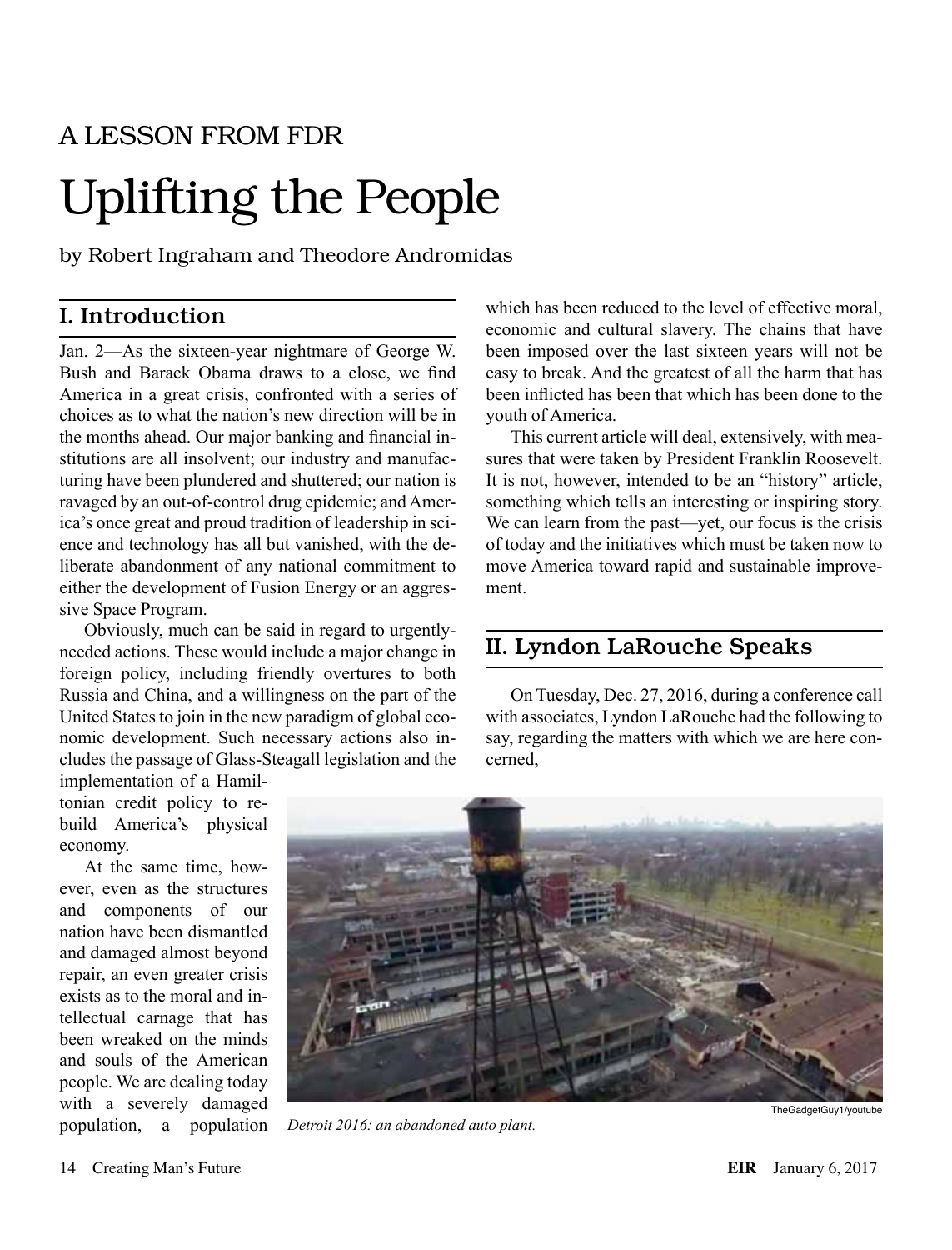You've got to get the people back into understanding what is available to them. We've got to break the ice on slavery, on various kinds and degrees of slavery, inside the United States. And the ruin of our education system, all these kinds of things. These things have to be rebuilt. Because it is those kinds of things which, when done properly, will cause the leading of the recovery of the United States population.. .

Most of the people of the United States have been brainwashed. And I do mean, literally, brainwashed. And that's the thing you've got to correct. You've got to bring people who are actually ignorant, not just ignorant of particular things but ignorant in their behavior towards society in general. And if we want to win this thing, win a recovery of the U.S. economy, you've got to do that.

I think we have the latent option, in the United States, on this thing. I think we can probably get that back, again, and can push away the kind of thing that destroyed the financial system, the U.S. financial system, when President Franklin Roosevelt was crushed. It was that simple. And this is what you've got to have, is the leadership which goes like Franklin Roosevelt's campaigns; goes to the issues of what is necessary to instruct people to recognize the things that will make them better in terms of their behavior in society.

You have to really educate people, by using the kinds of tools of education which make them creative. That used to happen in the United States, that used to happen. And then it went down, when Franklin Roosevelt dropped out. But now we've seen everything, all the dirty business in the United States is still there and it has to be removed. In other words all these things, of the people who were opposed to Franklin Roosevelt, that has to be removed and a vision of what Franklin Roosevelt had accomplished, in a decade, particularly, that's what has to be created, and based on.

Thus, our task is defined, and the direction toward a solution is supplied by Mr. LaRouche. What is left to us is: first, to accept both the analysis and challenge as defined by LaRouche, without any short-cuts or quickresults schemes; and second, to organize and fight for this perspective and policy orientation.

## III. Our Current Situation

As of Jan. 1, 2017 there are approximately thirtytwo million Americans between the ages of eighteen and twenty-four. If one takes a larger segment, there are almost eighty million Americans between the ages of seventeen and thirty-four. In other words, the "youth population" of America is equal in size to the total population of Germany or Iran. All of these youth have spent the majority, if not the near entirety of their lives under the immoral and inhuman policies of Bush and Obama.

What is the culture of this "youth nation"? They possess no sense of purpose for their lives, beyond mere personal desires; no sense of mission; no positive national identity; no sense of what it means to be productive; an almost complete lack of real labor skills, among all but a small minority; an almost total lack of classical culture; and a crippling inability to concentrate and work through difficult intellectual problems over a sustained time-period. Many small businesses and corporations describe the majority of American youth as "unemployable."

According to a report issued by the Economic Policy Institute in 2016, actual youth unemployment, $<sup>1</sup>$  for high</sup> school graduates, stands at 33.8 percent for whites, 51.3 percent for blacks and 36.1 percent for Hispanics. It is far worse for those who have not completed high school, and even for college graduates, the national average is still over 20 percent.

At the same time, it is now reported by the Centers for Disease Control that one out of fifteen Americans is now addicted to heroin or some other opioid. That's 20 million Americans who are addicted. And these figures do not include consumption of methamphetamines, hallucinogens, ecstasy, or other "designer" drugs. Additionally, recent studies from states which have legalized marijuana indicate a significant jump in overall drug usage since legalization has taken effect. The impairment of cognitive functioning that has resulted from this saturation-level drug usage is beyond dispute.

Most readers have probably heard the term "Hoovervilles" used to describe the decrepit shanty-towns erected by the homeless during the 1920s and 1930s.

<sup>1.</sup> That is, figures which reflect the combined total of the "official" unemployment rate, those whom the government omits as "not in the labor force," and those who are severely and unwillingly underemployed, many employed for only a few hours a week at minimum wage jobs.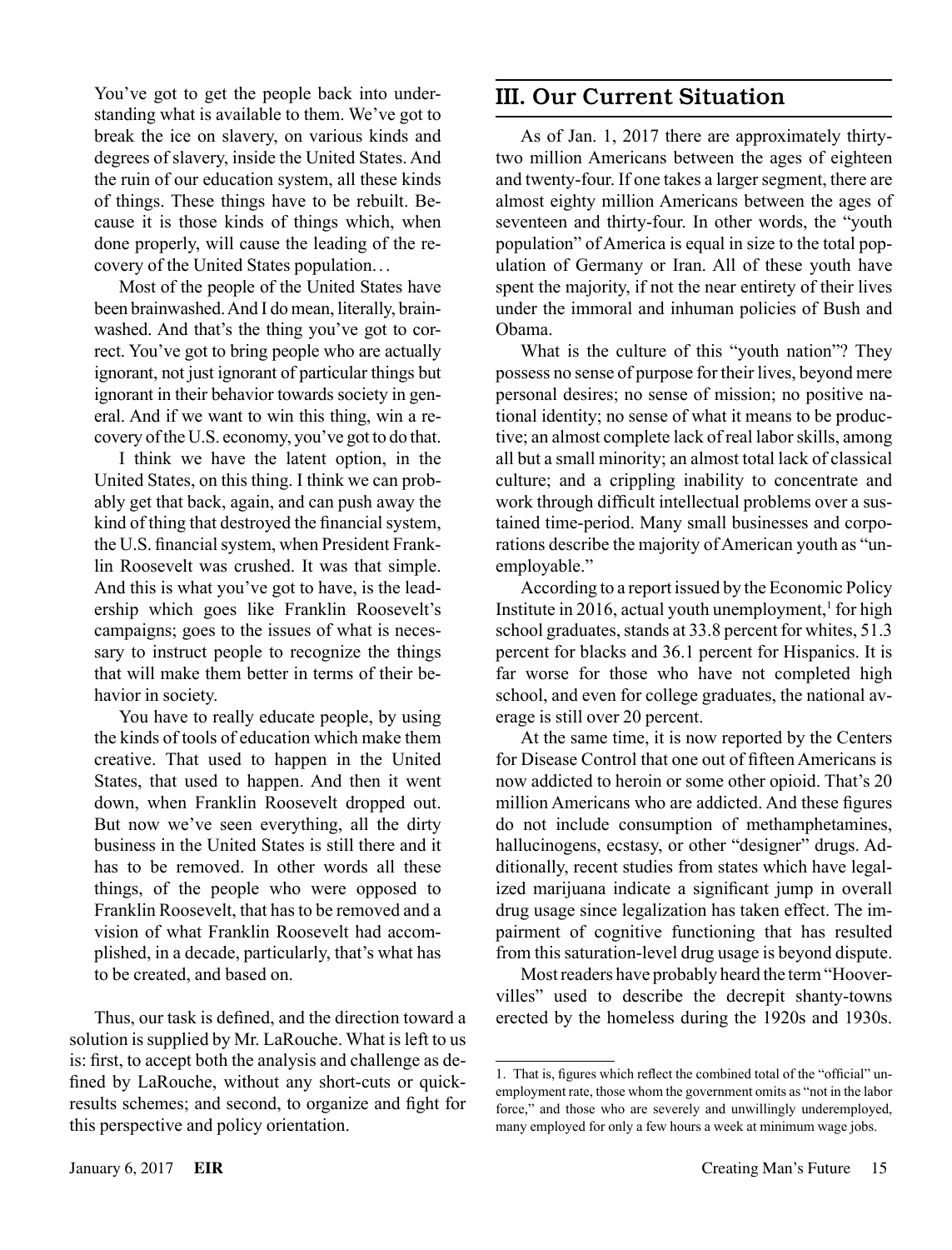They are back, but today's "Obamavilles" are much worse than their depressionera predecessors. On your computer, go to Google and type in the phrase, "Tent City" (or "Homeless Encampment") United States 2016. Look at the images. There are now thousands, perhaps tens of thousands, of such "camps" across the country. They are in every one of the fifty states. The majority of the residents are under thirty-five years old. Malnutrition, drug usage, disease and crime are rampant. This is now the reality—the



*A tent city in Ontario, Calif.*

day-to-day life—for those inhabiting these camps.

What we are facing today not simply an "economic" crisis. It is the very soul of America which is imperiled. Wake up! The danger today is actually far greater than during Roosevelt's lifetime. The damage is greater. When Roosevelt took office in 1933, the factories had only been shut down for three or four or five years. Now, it has been longer than an entire generation. Young people today do not even possess the memory of a time when America had a productive economy. The

generation which put a man on the Moon is dead or dying, and their skills are dying with them.

At the same time, America has been at war for fifteen years, brutal, evil wars which are a disgrace to America's founding intention. If you are now eighteen years old, those wars began when you were two or three years old, perhaps only recently out of diapers. You have known nothing else your entire life. For the last eight years a man has occupied the White House who takes glee in murdering people each week, through drone attacks and other

ing drug usage.

Why focus this article on youth? Aren't all Americans, from all age groups, suffering? Yes, they are, but youth are the future. They can not and must not be abandoned, either morally or from the standpoint of national security. As stated, there are 80 million young adults in America. With them, we rise or fall. It is not an accident that the average age of an enrollee in one of Franklin Roosevelt's CCC camps was twenty. FDR rescued an entire generation, one which otherwise had no future,



East Liverpool, Ohio Mobile Upload *Overdosed grandparents passed out in car, with child in back seat.*

except perhaps as fodder for a growing fascist movement. This is where the intervention, no matter how difficult, has to be made, and it must be made now.

The drugs have made this

wrought by today's escalat-

## IV. Franklin Roosevelt's Victory

Lyndon LaRouche has often described the great turning point in human history which took place with the 1890 forced ouster of German Chancellor Bismarck and the 1901 assassination of U.S. President William McKinley.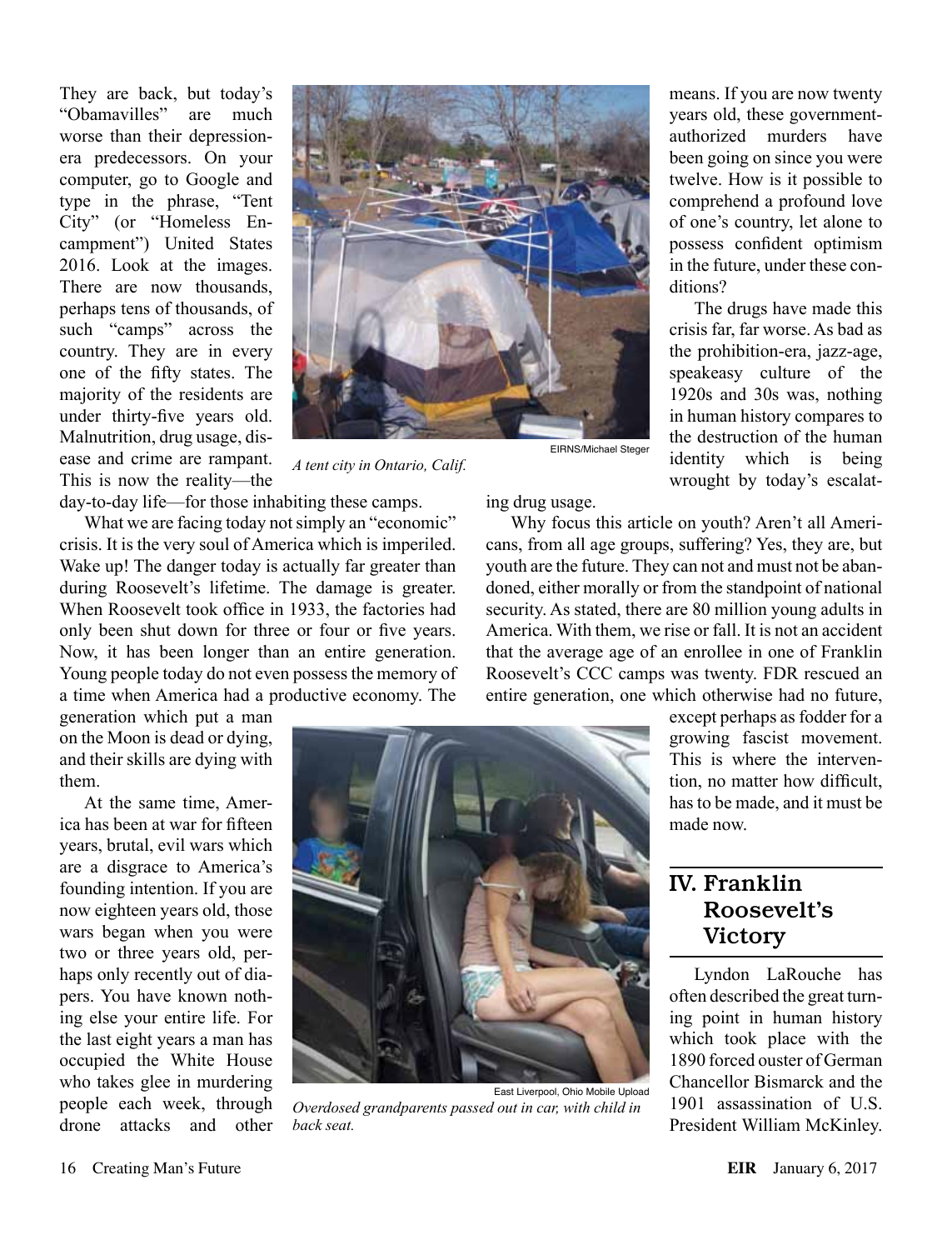

*Homelessness epidemic in the 1930s.*

From 1890 onward, all of Europe as well as the United States began a descent into what can only be described as a "New Dark Age," a process which was dramatically intensified as a result of the destruction and horrors of World War I.

During those 40-plus years, leading into 1933, there was a continual decimation and demoralization of cul-

ture both in Europe and America. In science, in the classical arts, in economics, the hardfought progress which had been achieved during the eighteenth and nineteenth centuries was rolled back. By 1933, not only were Germany and Italy both governed by fascist regimes, but most of the rest of Europe, most emphatically Britain and France, were dominated by a pessimistic fascist culture. The same process also occurred in the United States, typified by the major revival of the Ku Klux Klan in the 1920s.

Then came Franklin Roosevelt. Beginning in March of 1933, FDR—like a lightning bolt—took the United States in an entirely different direction.

irwinator.com

Consider, carefully, what Franklin Roosevelt initiated during his first 100 Days. None of it came from a "recipe book." All of it was new. Things were done, experiments in policy were carried out, none of which had been done before, by anyone, at any previous time in human history. Solutions could not be copied from past events; creative interventions were required. Hovering over every action was a governing

**Creating a Solution**

lenge of today.



http://nddaily.blogspot.com *President Franklin Roosevelt, ca. 1941.*

principle—to rescue and uplift the population and to rebuild the nation's productive capabilities.

He returned the United States to the intention of the Constitution and the Declaration of Independence. Despite massive opposition from London and Wall Street, he turned America on a dime. In economics, education, science and the arts, he revived and re-created the American Spirit. He, alone, $2$  defied the moral and economic degeneration of that era. He, alone, defeated the slide into fascist pessimism. He set out to rescue and uplift the American people. He succeeded. That is the lesson we must learn for the chal-

> Far too often, when someone says that we need "productive" investment as opposed to "speculative" investment, this is taken to mean that we need more manufacturing. But if thousands of factories are producing designer teeshirts or video games, does this signify an increase in the nation's productivity? Productivity begins with devel-

<sup>2.</sup> One might add the quite different, even unique, role of the Soviet Union in this period as a second point of opposition to the dark age collapse in Europe.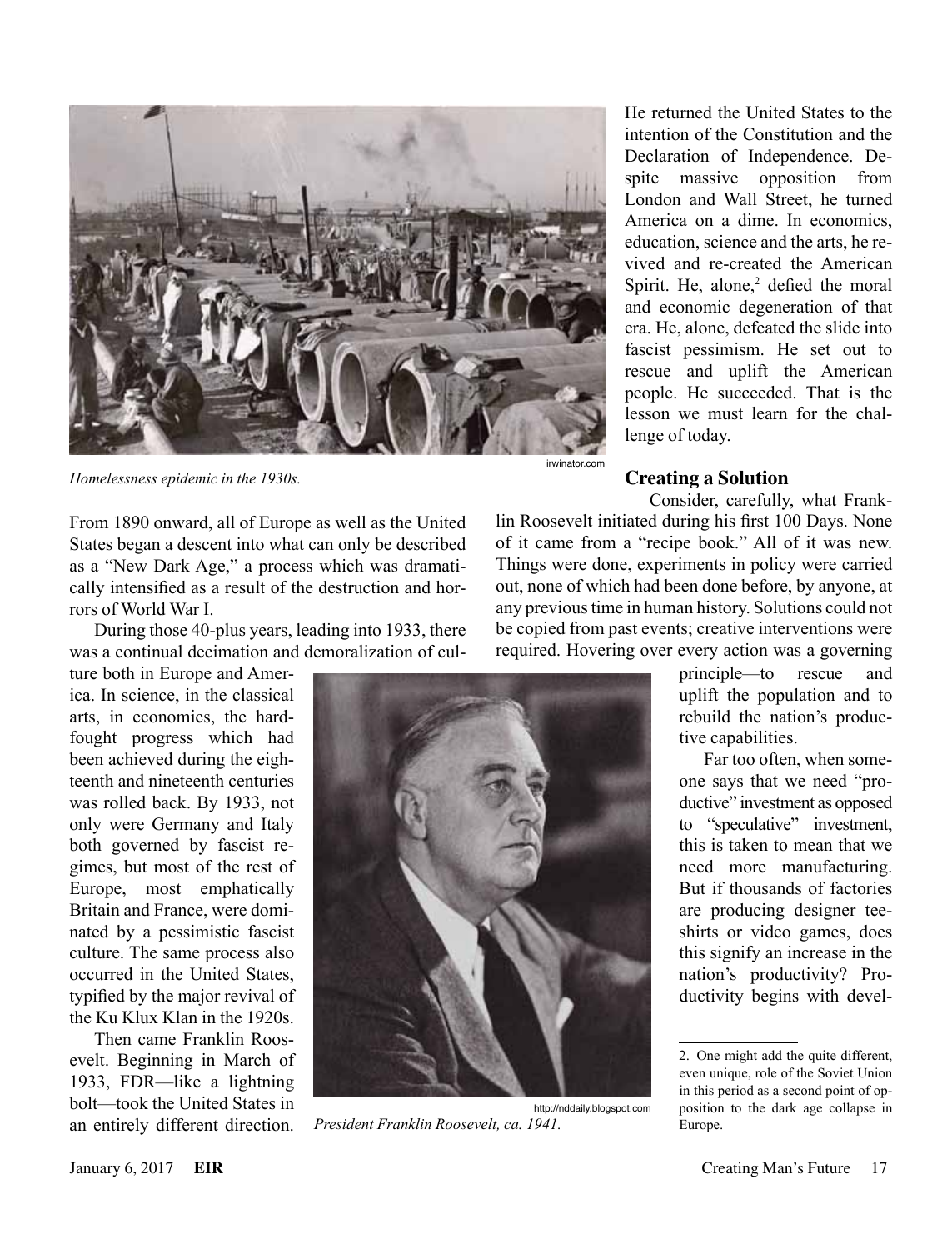



*CCC workers constructing a road, 1933.*



National Archives and Records Administration *FERA camps for unemployed women in Arcola, Pennsylvania. "Second Camp" shown here ca. July 1934.*

*Norris Dam in Tennessee, part of the Tennessee Valley Authority project.*

oping the power of the individual human mind. People matter. At the same time that Franklin Roosevelt launched the unprecedented Tennessee Valley Authority (TVA) project in 1933, he also created both the Civilian Conservation Corps (CCC) and the Federal Emergency Relief Administration (FERA), which together rescued seven million unemployed Americans mostly young—and gave them jobs. Later, he would also create both the Civil Works Administration (CWA) and the Works Progress Administration (WPA), the latter of which employed an additional eight million, three million of whom were hired in its first year of operation.

Roosevelt's priority was to overcome the profound social crisis and human suffering within the nation. A type of "conveyor belt" was established, wherein young Americans, as they were rescued from despair and degradation, entered into an upward process of developing new skills, new talents, and new productive powers. People moved up from unskilled or semi-skilled labor to more sophisticated forms of employment, many joining the larger, more ambitious projects of the Public Works Administration or finding positions within the revived U.S. manufacturing sector. The dynamic was one of upward mobility, aided by the development of

FDR Library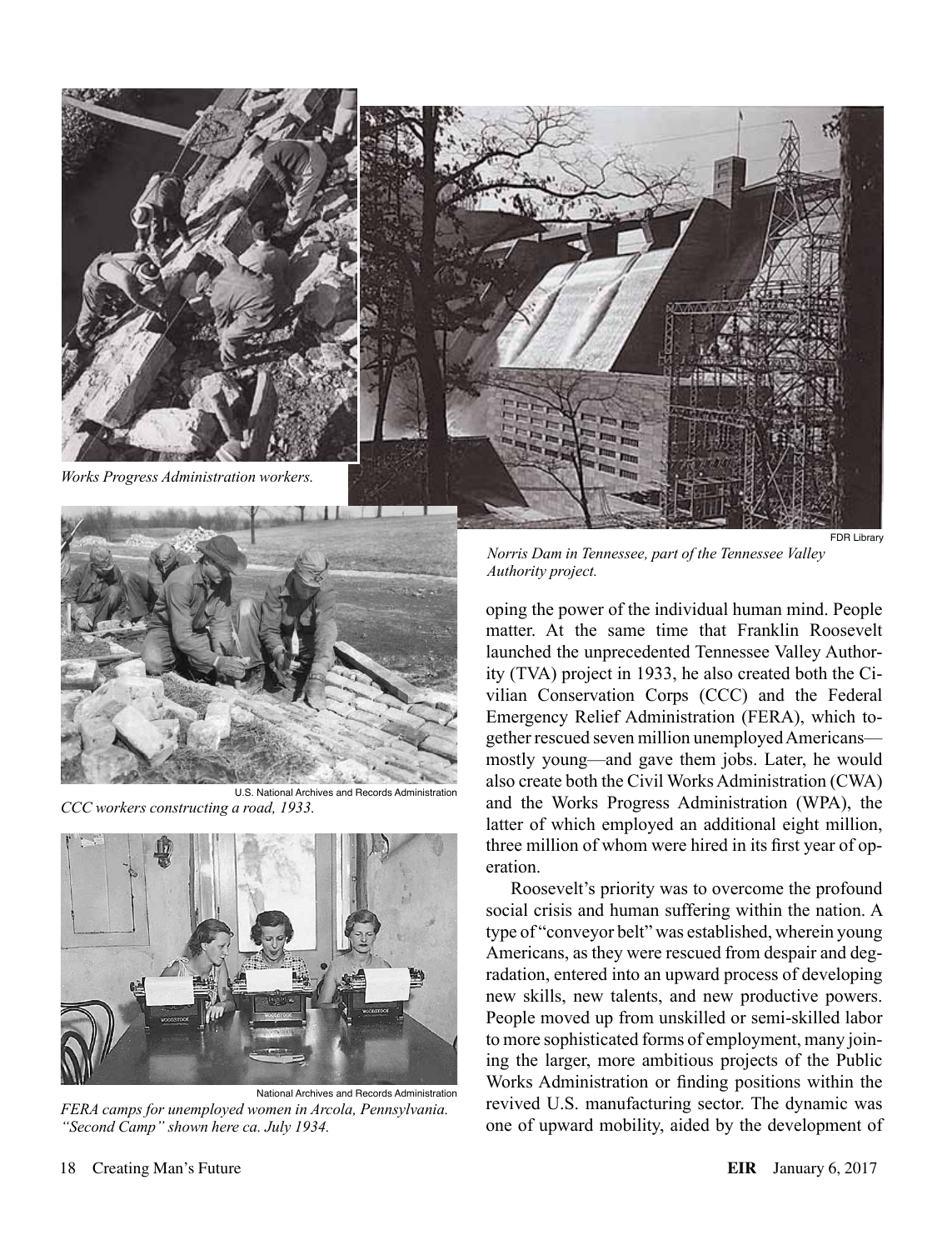new skills and educational opportunities. It is not a fluke, that as World War II approached, the United States Army actively sought out and recruited veterans of the Civilian Conservation Corps and enlisted many of them directly as NCOs (sergeants and corporals) to aid in the development of raw recruits.

#### **Jobs**

In March of 1933, the U.S. Congress, at the request of President Roosevelt, created the Civilian Conservation Corps. Six weeks later Congress established the Federal Emergency Relief Administration (FERA). FERA, between 1933 and 1935, created more than twenty million jobs, the equivalent of forty-five million jobs given our larger population today.

Franklin Roosevelt placed Harry Hopkins in charge of FERA, and Hopkins personified FDR's demand for "action, and action now"! In his first two *hours* on the job, Hopkins approved more than \$5 million in grants to various states for federal funding for "shovel ready" projects. Later, in November of 1933, the Civil Works Administration (CWA) was created as a subsidiary agency within FERA. This was designed from the beginning as a temporary measure. In its five months of existence, the CWA created four million jobs (the equivalent of nine million today). State governments submitted thousands of requests for aid in funding local projects, and, at one point, Hopkins was approving 100 projects per day.

Many historians have derided these jobs as "make work" or "ditch-digging" jobs, yet two points must be made on this. First, the CWA did not simply dig ditches or rake leaves. It laid twelve million feet of sewer pipe, and built or made substantial improvements to 255,000 miles of roads, 40,000 schools, and nearly 1,000 airports. It also provided considerable white-collar work, employing 50,000 teachers, as well as architects, bookbinders, writers and artists. At the same time, it is urgent to recognize that the CWA's employment of four million otherwise desperate Americans into projects which produced visible, tangible improvements in the condition of the nation, is precisely the means whereby optimism is nurtured. Despair is turned into hope.

A full rendition of all of the accomplishments of the New Deal is not possible here. Let us simply state, that



*President Franklin Roosevelt discussing plans with close assistant Harry Hopkins (left).*

under FERA, the CWA, the CCC, and the WPA, more than 14,000 new schools were built (and tens of thousands more repaired or upgraded) and more than 1,000 new public libraries; 12,000 road projects were carried out, and more than 120,000 new buildings, including post offices, courthouses, firehouses and armories, were constructed. Soil conservation, mosquito abatement, flood control and other useful projects were accomplished. These projects were carried out, not only in every state, but in almost all of the cities, towns and villages within the nation. Nearly every community in the United States had a new park, bridge or school constructed by one of these agencies.

In 1935, Roosevelt also established the National Youth Administration (NYA). Under this program, the government made it possible for 1.5 million high school students and 600,000 college students—the age range was from sixteen to twenty-five—to continue their education by providing them with part-time jobs. A key component of the program was job training. Although in recent years such vocational training has been rightfully criticized as a form of "tracking" of poor students into lower wage occupations, it must be understood that in 1933-1937 most of these students had no skills at all, and very little in the way of job prospects. The NYA exposed students to a wide variety of fields, including education, the arts, research and development, manufacturing, agriculture, and construction. As in the case of the CCC, with the outbreak of World War II, many of the NYA "alumni" played a significant role as secondary or even primary leaders in the development of de-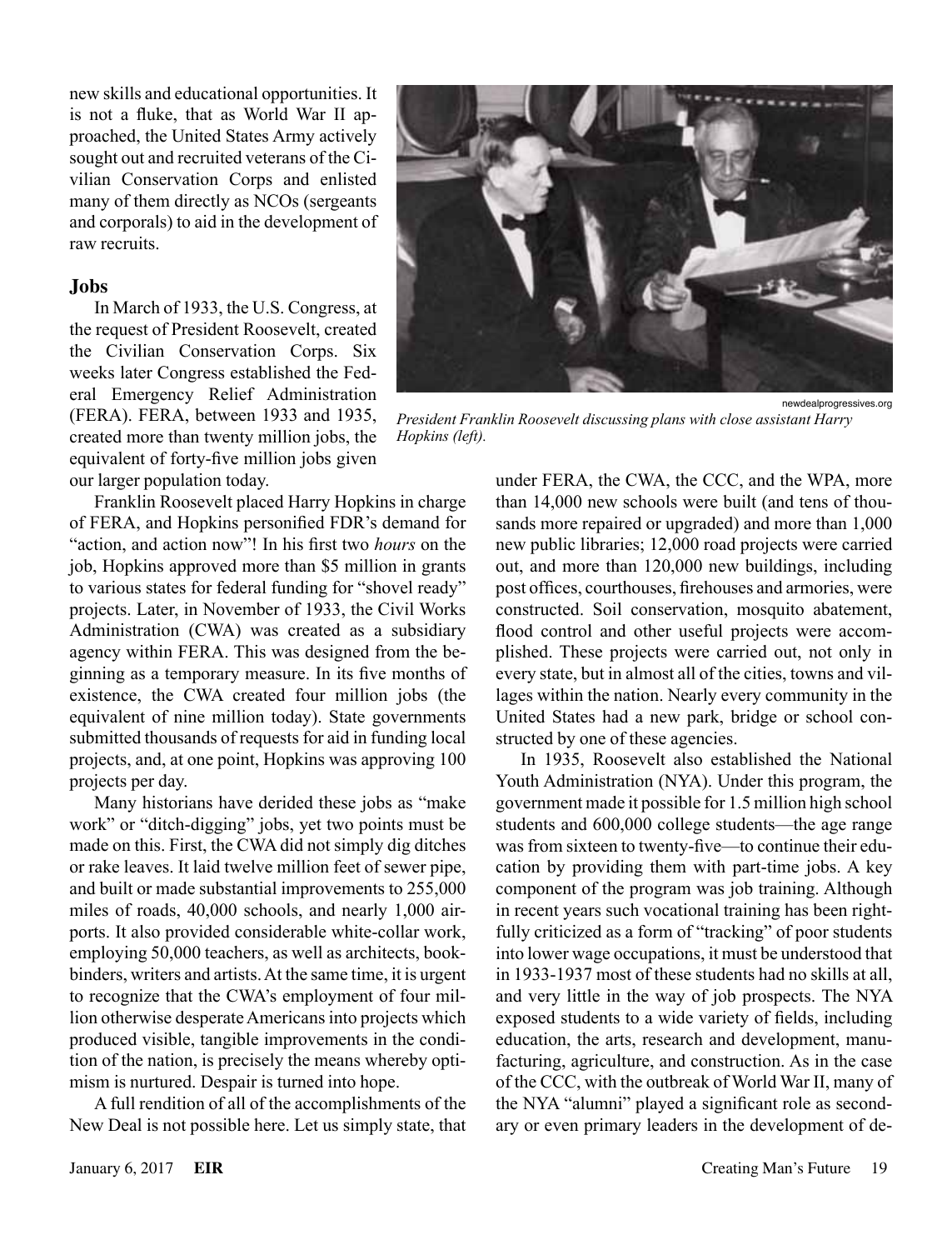

*Young men of Company 2314-C, Kane, Pennsylvania, study radio code in a camp.*

fense industries and the emergence of the productive capabilities of the war economy.

The Civilian Conservation Corps is of particular relevance for today, because its base for recruitment was entirely composed of unskilled, impoverished and often homeless youth.<sup>3</sup> These were the children of the "Roaring 20s," many of whom grew up in a culture of crime and widespread alcohol and even drug use. It is not much talked about today, but there were more than 300,000 drug addicts in the United States in 1925 (in a total population of 115 million), and many Hollywood movies and "jazz" recordings of that time glorified drug usage, including cocaine, opium and marijuana. The CCC moved millions of youth out of their home towns and into facilities where, in addition to the daily work projects, educational instruction, reading skills, music and art were provided.

In his third Fireside Chat, on July 8, 1933, FDR would report to the American people the successful establishment and the importance of the Civilian Conservation Corps.

I welcome the opportunity to extend a greeting to the men who constitute the Civilian Conservation Corps.. . It is my belief that what is being accomplished will conserve our natural re-

sources, create future national wealth and prove of moral and spiritual value not only to those of you who are taking part, but to the rest of the country as well. .. You should emerge from this experience strong and rugged and ready for entrance into the ranks of industry, better equipped than before. Opportunities for employment in work, for which individually you are best suited, are increasing daily, and you should emerge from this experience splendidly equipped for the competitive fields of endeavor which always mark the industrial life of America.

## **A New Economic Platform**

During his first 100 Days, Franklin Roosevelt also established both the Public Works Administration (PWA) and the Tennessee Valley Authority. Space prohibits a lengthy discussion here of either of these two projects.

Let us simply state that the PWA was tasked with responsibility for the building of larger infrastructure projects, many of which produced a powerful effect in improving the economic productivity of the nation. Among the PWA's many accomplishments were the construction of the Grand Coulee Dam, the Bonneville Dam, the Triborough Bridge, the Lincoln Tunnel, La-Guardia Airport, Los Angeles Airport, and the Upper Mississippi River locks and dams. There were hundreds of such projects, including canals, tunnels, bridges, and highways. Like the WPA, the PWA also built scores of new schools, libraries, hospitals, post offices and playgrounds. It was also involved, in partnership with the Rural Electrification Administration, in projects which led to the successful electrification of the entire nation.

Unlike the WPA or the CCC, the PWA operated largely by contracting out projects to private companies. The PWA spent over \$6 billion in contracts to private construction firms, and much of the workforce for these projects was more skilled, for example, than the typical CCC recruit. In some respects, the PWA model might serve today as a framework for the involvement of private corporations, such as Caterpillar and Bechtel, in projects such as the Bering Strait tunnel, a national high-speed rail project, and the development of new fresh water capacities.

<sup>3.</sup> The despair facing American youth at that time was the subject of a number of films, including 1933's *Wild Boys of the Road* by William Wellman.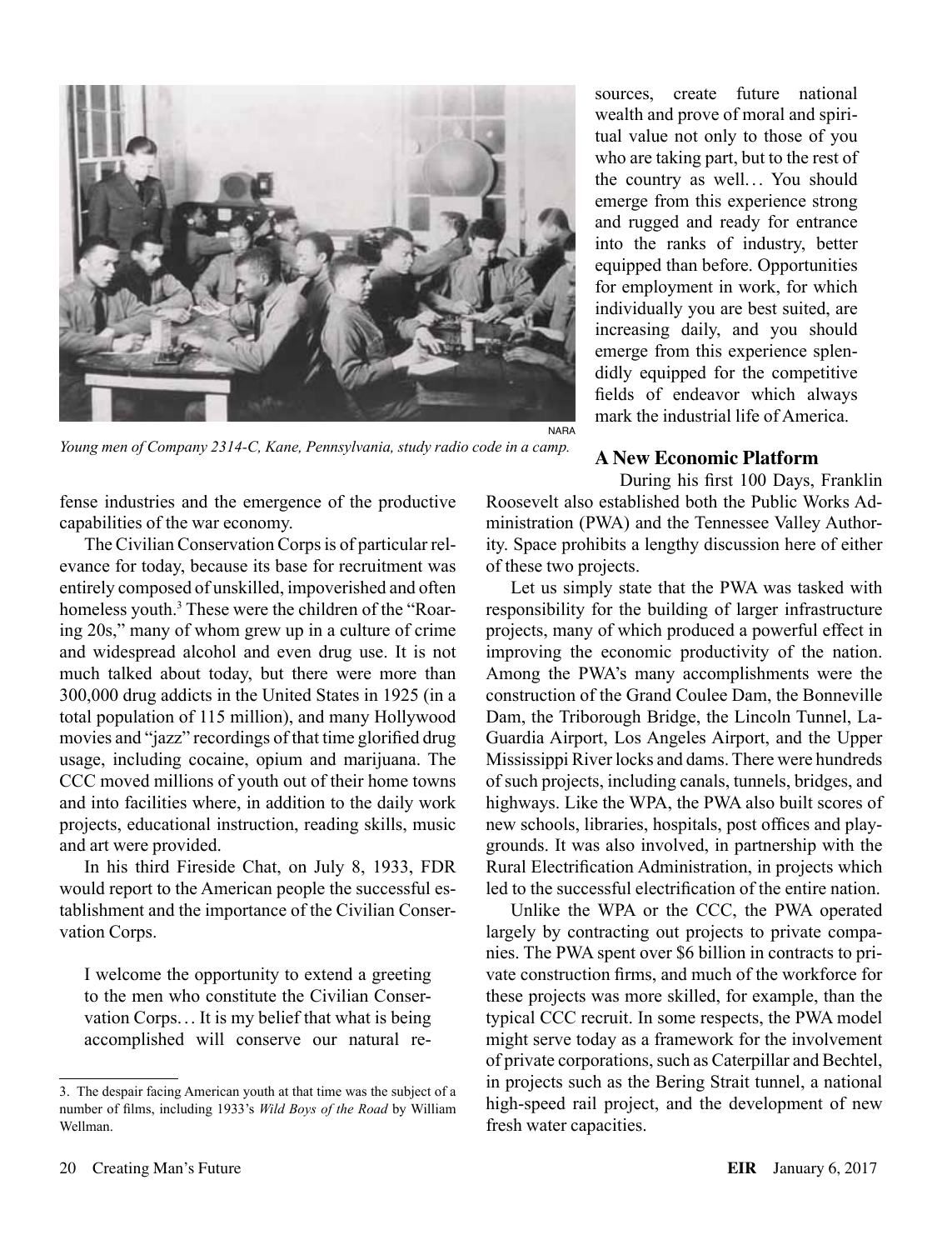

*La Guardia Airport, built in New York City by the WPA in 1939.*

PWA projects created a "multiplier effect," and it is estimated that for every worker on a PWA project, two additional workers were employed indirectly in the private sector. During its years of operation, PWA projects consumed roughly half of the concrete and a third of the steel of the entire nation.

As to the Tennessee Valley Authority, in a nutshell, Franklin Roosevelt took an area, including parts of seven states and encompassing an area eighty percent the size of England, and utterly transformed it, utilizing the most advanced industrial, technological and scientific means available at that time. The region in question was the poorest in the nation, with only a small fraction of the residents having access to electricity. Income for many families was below \$100 per year, and thirty percent of the population was affected by malaria.

Under the slogan of "electricity for all," more than forty-five dams and hydro-electric projects were built. Additionally, more than twenty coal-fired and natural gas power plants were constructed. Later, after World War II, the TVA would embark on an ambitious project for the construction of nuclear power reactors. A region of the nation, one which encompassed 80,000 square miles, was transformed from the most abject poverty and cultural ignorance, into a driver for a dramatic increase in the economic productivity of the entire nation.

#### **The Measure of Success**

Between 1933 and 1937 unemployment was reduced from 22.6 percent to 9.1 percent. By no means was this improvement all due to direct government employment. In May 1935, private sector industrial production was fiftyfive percent higher than in May 1933. By 1937, industrial production surpassed pre-1929 levels. The multiplier effect from PWA, TVA and related projects was felt throughout the private manufacturing, agricultural and construction sectors.

At the same time, the profound consequences which flowed from Roosevelt's banking reforms, in-

cluding most particularly the Glass-Steagall Act, as well as from the initiatives of the Reconstruction Finance Corporation, choked off much of the pre-1933 non-productive speculative investments in the financial sector, while simultaneously establishing a Hamiltonian-type flow of credit into productive, physical investment.

Bear in mind that all of this was accomplished within the context of a global economic depression, of contracting trade and shrinking markets. It was also accomplished over the intense opposition of Wall Street and the City of London, whose intention never wavered from destroying Roosevelt, destroying the New Deal, and plunging the United States into the same downward-spiraling crisis which gripped Europe.

Roosevelt succeeded, but let us again emphasize that his success must not be measured in statistics, let alone in dollar figures. Rather, the actual success is seen in the uplifting and transformation of the people of the nation, in increasing the moral and cognitive powers of those same people. Alexander Hamilton would have recognized this yardstick for success, and it is important that we perceive clearly what it is that must be done today.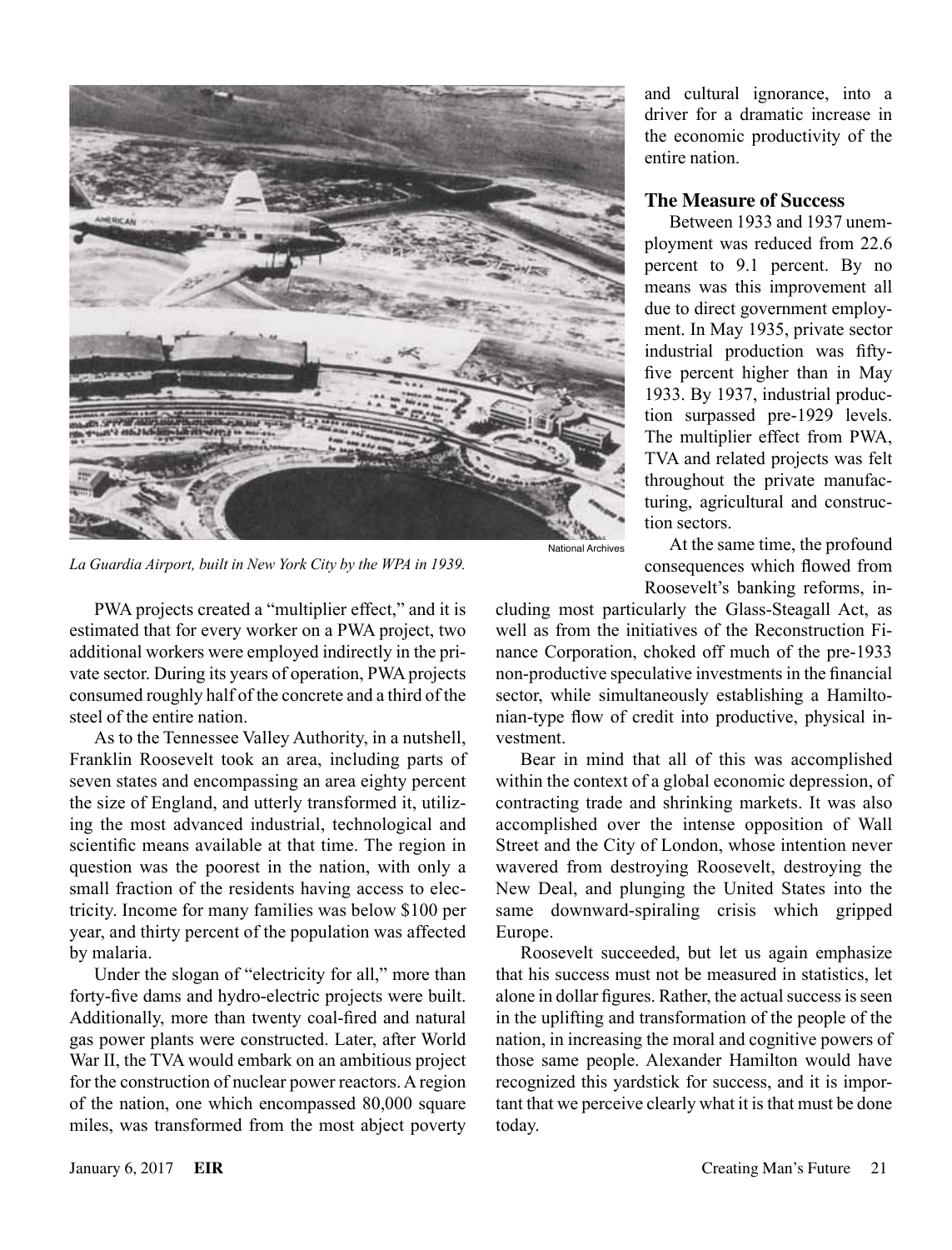## V. Developing the Mind

As already stated, in looking at the various construction projects of the WPA, FERA, and the CWA, one is struck by the great number of schools and libraries which were built or modernized. Throughout the New Deal, a stress was placed on the question of literacy.

If one looks at why the American Revolution succeeded and why, for example the French Revolution descended into barbarism, literacy—that which elevates the human mind—is at the very center of the difference. At the time of the American Revolution, literacy rates stood at near 100 percent in the major cities of Boston, New York and Philadelphia, and the American colonies possessed possibly the most literate culture in the world. In *Literacy in Colonial New England*, author Kevin Lockridge used legal records to demonstrate that,

Among white New England men, about 60 percent of the population was literate between 1650 and 1670, a figure that rose to 85 percent between 1758 and 1762, and to 90 percent between 1787 and 1795.

Comparing this to what later existed in the United States in 1930, we see a shocking decline of literacy, a decline which accelerated dramatically after Ulysses Grant's 1875 Civil Rights Act was declared unconstitutional in 1883. The rate of student enrollment in America's schools in 1930 was almost exactly the same rate of enrollment as in 1830, which itself was a decline from the Revolutionary War period. And, although rates fluctuated, in general, by 1930, only half of all five to eighteen year-olds were enrolled in school. Rates for African-Americans were much lower than for whites.

 In the southern states, the situation, even among whites, was far worse. Fewer than five percent of the teachers in this region had college training; more than sixty percent had no definite professional training of any kind. While illiteracy ranged from thirty to fortyfive percent of the total population in the southern half of the nation (three times that of other areas of the country), only one southern pupil out of ten who enrolled in school reached the fifth grade, and only one in seventy reached the eighth grade.



*Violin instruction under the direction of the WPA Federal Music Project in New York City.*

This situation would not change until the New Deal. Then the overall enrollment rates for five to eighteen year-olds rose from fifty-one percent in 1930 to seventy-five percent in 1940. The difference in the white and black enrollment rates narrowed from twenty-three points to seven points. Under Franklin Roosevelt, more than 31,000 schools were either built or renovated.

#### **The Arts**

In 1935 Franklin Roosevelt created Federal Project Number One, known as "Federal One," for short. This project not only extended economic relief and protection to artists, actors, writers, and musicians, but it also initiated a sweeping, in-depth effort to bring the civilizing benefits of music and classical culture to tens of millions of Americans.

Three years after the establishment of Federal One, Roosevelt wrote to his friend, the journalist Hendrik Willem Van Loon, "I too, have a dream—to show people in the out of the way places, some of whom are not only in small villages but in corners of New York City—something they cannot get from between the covers of books, some real paintings and prints and etchings and some real music."

At the heart of Federal One was the Federal Music Project, and between 1935 and 1938, 275,000 live "performances, programs, and recitals" were given, performed before 147,000,000 people in forty-three states and Washington, D.C. The number of symphony or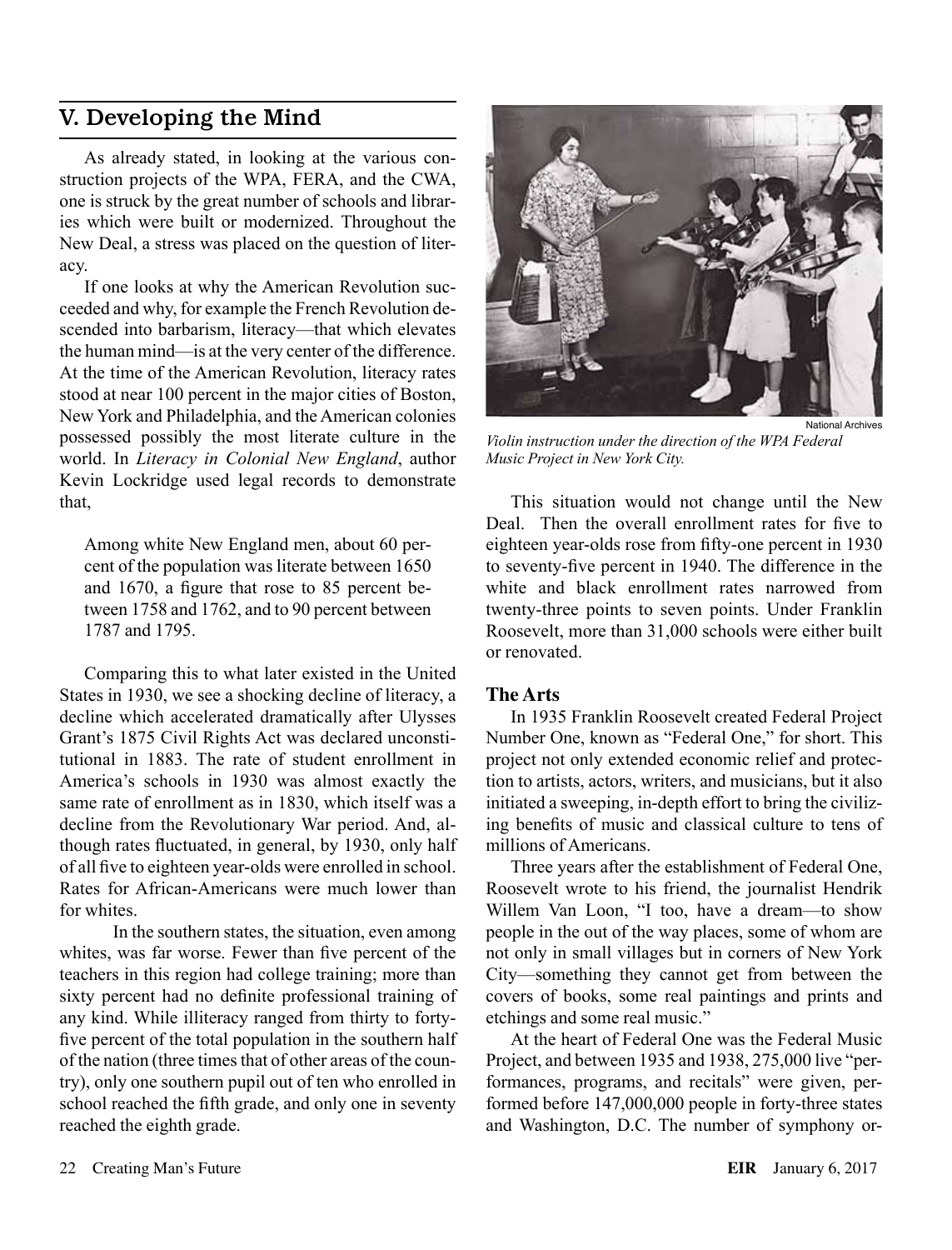chestras in the nation rose from nineteen to one hundred fifty-three, with the Federal Music Project directly creating thirty-four new orchestras and aiding in the creation of one hundred more.

The more profound aspect of this effort, however, did not lie simply in the aid it provided to professional musicians, but the ambitious musical education program it initiated. The Federal Music Project provided classes



*A WPA Federal Music Project production of* Macbeth*.*

in rural areas and urban neighborhoods, providing music education in all public schools. The program recruited and retrained approximately 1,600 music teachers, and the classes over which these teachers presided included hundreds of thousands of students, classes which included both vocal and instrumental instruction.

Thousands of new and used musical instruments,

including violins, cellos, flutes and oboes, were purchased and made available, free of charge, to young students in musical programs throughout the nation.

Before the Federal Music Project came into existence, it had been estimated that twothirds of the 4,000,000 children in the 143,000 rural schools in America were without music instruction in any form. The activities of its music teachers penetrated into the remotest rural communities. These teachers also were leading large classes in the slums and congested areas of the great cities. Classical music became the "people's music," available to urban and rural areas alike, to the wealthy and the poor.



Library of Congress/Russell Lee *John Front and daughter listening to the radio in their home.*

#### **A Dialogue with the American People**

On March 12, 1933, only eight days after taking office, Franklin Roosevelt addressed the American people, by radio, in the first of what would become known as his "Fireside Chats." During those eight days, FDR had taken a series of bold emergency actions to deal with the national banking and financial crisis, including the passage of the Emergency Banking Act on March 9

and the declaration of a four-day "bank holiday." At that time, sixty percent of American households owned radios, and on March 12, FDR became the first President to speak directly to the majority of the American people. He began by saying,

I want to talk for a few minutes with the people of the United States about banking—with the

> comparatively few who understand the mechanics of banking but more particularly with the overwhelming majority who use banks for the making of deposits and the drawing of checks. I want to tell you what has been done in the last few days, why it was done, and what the next steps are going to be. . .

Roosevelt gave a concise presentation on how banking worked, why a national bank holiday had been necessary, and the actual state of the banking system in the United States at that time. The affect on the American people was powerful and almost immediate.

Over the course of his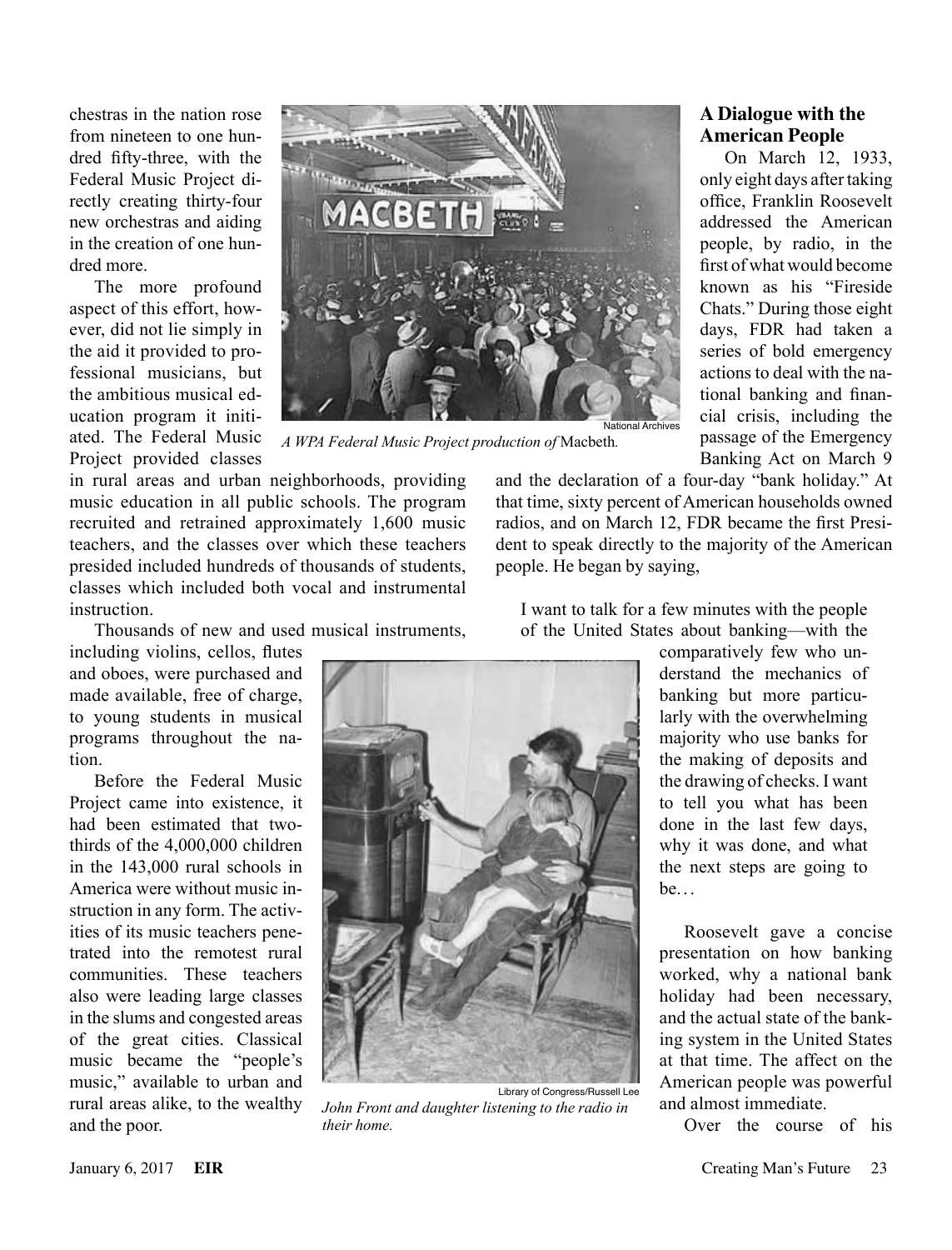twelve-year presidency, Roosevelt delivered thirty Fireside Chats. In response, millions of letters flooded the White House. Farmers, business owners, men, women, rich, poor—most of them expressed the feeling that the President had entered their home and spoken directly to them. This was not a one-way street in which FDR simply "reported" to the American people. It was a dialogue, wherein the American people were recruited into active participation in a discussion process as to merits of crucial policy initiatives and the future course of the nation.

## VI. What Is Needed Today

It is extremely illuminating to read and study the dozens of speeches which President Franklin Roosevelt delivered during both his first 100 Days, and throughout the entirety of his first year in office. Many issues are discussed. His initiatives to deal with the banking crisis particularly dominate many of his initial addresses. Yet, throughout that three to twelve month period, one theme drowns out all the others. Put people back to work! Again, and again, and again, FDR hammers away at the absolute necessity for aggressive action to provide citizens with useful, gainful, employment.

Recently, a great deal of attention has been given to the seemingly miraculous accomplishment by China in uplifting 700 million of its people out of poverty. Unfortunately, most of the news media deal with this breakthrough as if it were a "statistic." "Lifting people out of poverty" is not a statistic; it is not about numbers. The accomplishment is one of uplifting hundreds of millions out of despair and degradation into an environment of hope and optimism. This is the necessary pre-condition for the emergence of a Renaissance within human society. What will have an even more profound impact, is if the new jobs that are created are ones that do not simply provide income, but are also producing tangible, visible improvements within society as a whole. Thus, the culture of the entire nation is uplifted. A sense of mission takes hold. A dynamic leading to a profound increase in national productivity is unleashed.

According to the 2009 "Infrastructure Report Card," issued by the American Society of Civil Engineers, America now needs to spend \$1.13 trillion



*Rural electrification, one of FDR's major initiatives, in California's San Joaquin Valley in 1938.*

simply to sustain and repair already existing infrastructure (e.g., roads, bridges, dams, levees) within the nation. The report also states that it would require an additional \$4.69 trillion to build the absolutely necessary new infrastructure required to meet the nation's needs over the next two decades. That's a total of almost six trillion dollars. During his campaign, President-elect Donald Trump, to his credit, repeatedly stated his intention to spend \$1 trillion on the nation's infrastructure. Despite the fact that this would be the strongest commitment by any U.S. President to such an effort since the assassination of John Kennedy, it is still far too little.

The Civil Engineers' report includes only such future projects as they deem "necessary." It does not include a national high-speed rail system, Fusion Energy research, NASA funding, a Bering Strait tunnel to connect to the Eurasian Landbridge, a bold fresh water development program, or other such projects. It includes nothing on the scale of FDR's Tennessee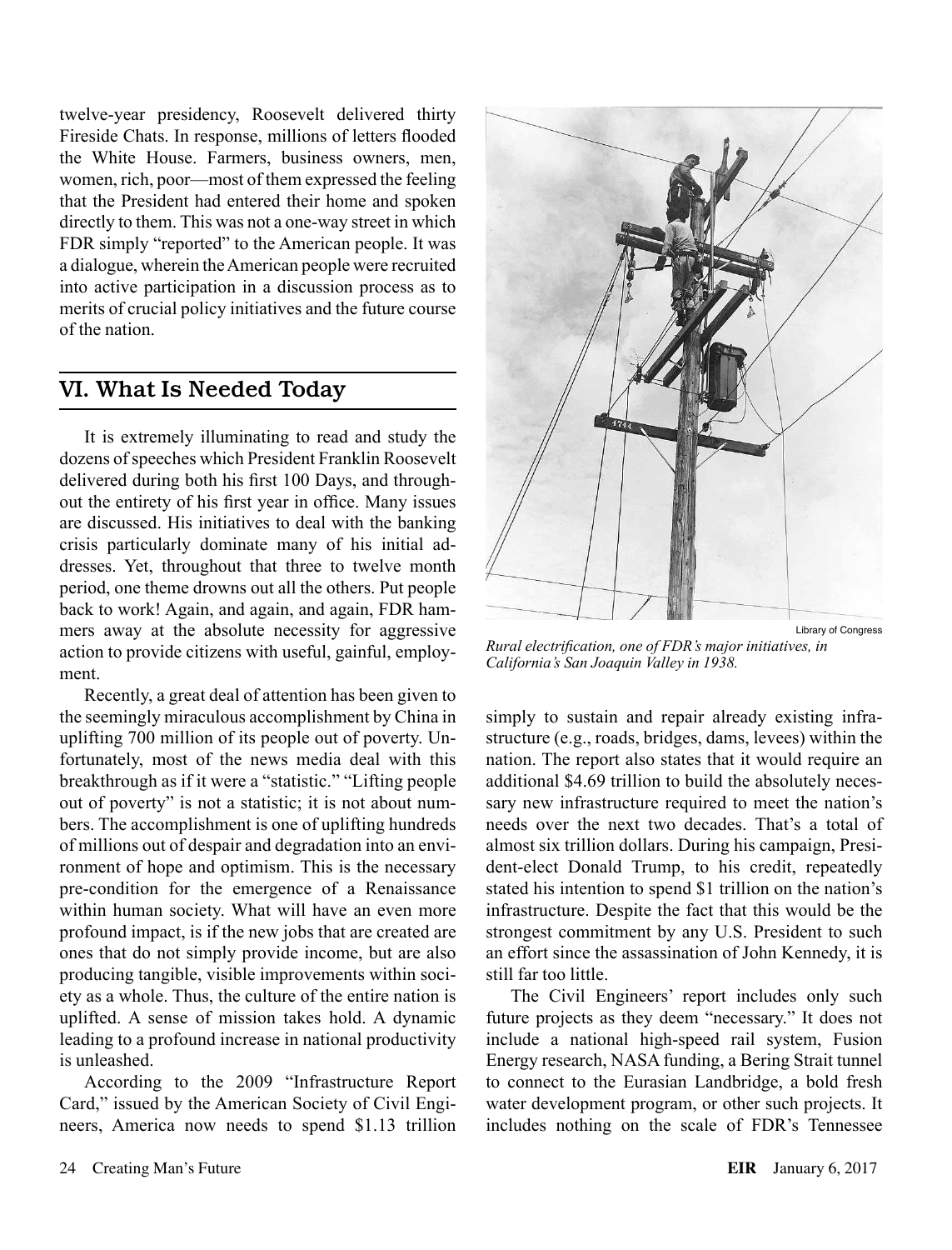Valley Authority. So their figure of \$4.69 trillion for new infrastructure construction is far too small.

Between 1933 and 1935 the Federal Emergency Relief Administration (the forerunner of the WPA) and the Public Works Administration together spent \$9.1 billion on infrastructure construction. That represented 12.5 percent of the nation's Gross Domestic Product (GDP). An equivalent expenditure for today's GDP would be \$2.3 trillion. And that \$9.1 billion figure was only what was spent by FERA and the PWA; it does not include any of the additional spending by the TVA, the CCC, the NYA or several other agencies active in the first years of the New Deal. It also does not include the credit made available through the Reconstruction Finance Corporation or the reorganized commercial banking system.

It is also a certainty that, were a full "Roosevelt approach" taken today, this would result in the creation of, minimally, twenty to thirty million new, productive jobs.

#### **Saving the Citizenry for 'That which is Better'**

On March 6, 1936 Franklin Roosevelt delivered his Annual Address to the United States Congress. In it, he stated,

In March, 1933, the problems which faced our Nation and which only our national Government had the resources to meet were more serious even than appeared on the surface.

It was not only that the visible mechanism of economic life had broken down. More disturbing was the fact that long neglect of the needs of the underprivileged had brought too many of our people to the verge of doubt as to the successful adaptation of our historic traditions to the complex modern world. In that lay a challenge to our democratic form of Government itself...

Ours was the task to do more than to argue a theory. The times required the confident answer of performance to those whose instinctive faith in humanity made them want to believe that in the long run democracy would prove superior to more extreme forms of Government as a process of getting action when action was wisdom, without the spiritual sacrifices which those other forms of Government exact.

That challenge we met. To meet it required

unprecedented activities under Federal leadership to end abuses, to restore a large measure of material prosperity, to give new faith to millions of our citizens who had been traditionally taught to expect that democracy would provide continuously wider opportunity and continuously greater security in a world where science was continuously making material riches more available to man. ..

Nor was the recovery we sought merely a purposeless whirring of machinery. It is important, of course, that every man and woman in the country be able to find work, that every factory run, that business and farming as a whole earn profits. But Government in a democratic Nation does not exist solely, or even primarily, for that purpose.

It is not enough that the wheels turn. They must carry us in the direction of a greater satisfaction in life for the average man. The deeper purpose of democratic government is to assist as many of its citizens as possible, especially those who need it most, to improve their conditions of life, to retain all personal liberty which does not adversely affect their neighbors, and to pursue the happiness which comes with security and an opportunity for recreation and culture.

Even with our present recovery we are far from the goal of that deeper purpose. There are far-reaching problems still with us for which democracy must find solutions if it is to consider itself successful.

It is useful to note, that during the period of 1933 to 1935, while the fascist regimes of Hitler and Mussolini enforced their dictatorships through the deployment of "blackshirts," "brownshirts," and other murderous "fascisti" composed largely of previously unemployed and displaced youth, a similar problem never arose in the United States. There was, indeed, a powerful *bona fide* fascist element, led by groups such as Jacob Raskob's American Liberty League, the Crusaders, the Black Legion and the American Bund—almost all of whom had deep ties to Wall Street—but there was no fascist mass movement of American youth. Instead, those youth were in Roosevelt's CCC camps, or employed through the NYA, or working on a CWA project, or receiving music training through the Federal Music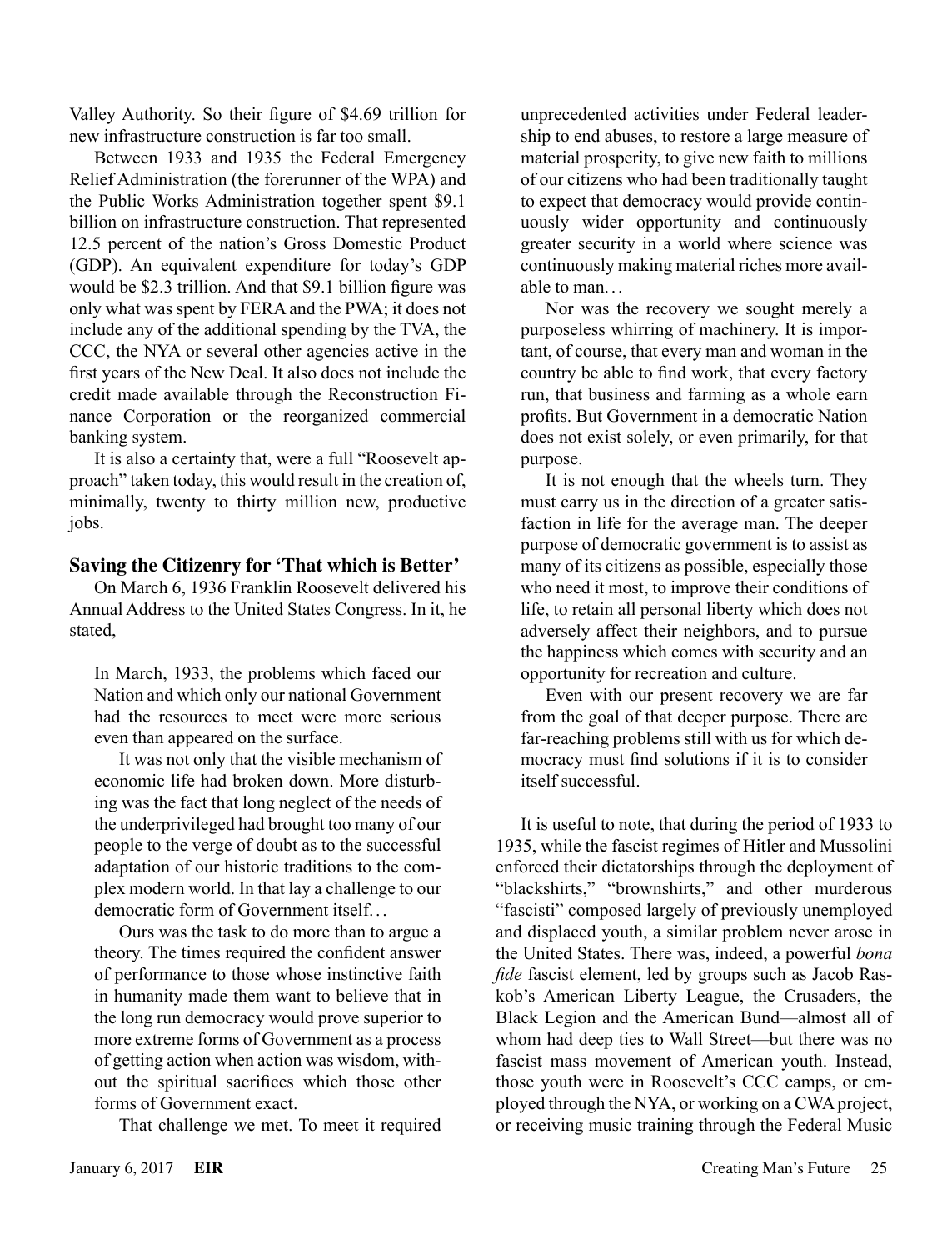Project. This is what is possible when despair is transformed to hope.

## VII. Granting Access to the Sublime

In addition to the "jobs program" presented above, there exists, today, an even more powerful weapon available to our movement in this crusade to rescue our nation. An inkling as to the nature of that weapon is to be found in the activities of the Schiller Institute New York Community Chorus over the past twenty-four months.

On the one hand, the multiple performances of Handel's *Messiah,* African-American spirituals and other classical compositions throughout

the New York metropolitan area, particularly the "Living Memorial" concerts on the fifteenth anniversary of the 9/11 attacks, has effected a powerful intervention into a population dragged down by pessimism and fear over the last fifteen years. The concerts and related activities have been a living "clarion call" to all New Yorkers to find "that which is better" within each of us.

The potential of this embryonic process is still much greater. Earlier, in this article, material was presented as to the state of youth in present-day America. It is a generation saturated with both legal and illegal drugs, one in which the ability to carry out sustained, concentrated creative work has been severely damaged, and one in which the experience of true human optimism is almost unknown. How does one go about changing this?

The classical approach of the Schiller Institute Chorus, under its leaders, provides the correct pathway. Participants in such a chorus are involved in sustained work, sustained concentration, all of which is intended to produce something beautiful, something universally true. There is an obvious moral component in this, but there is also the neurological issue. Let us be very explicit here. Marijuana use is now epidemic among young people, and regular use of marijuana impairs cognitive functioning. The video game/social media culture furthers this cognitive destruction. The mind loses its higher capacities and the soul is enervated. The choral principal, as now underway in New York, pro-



*Members of the Schiller Institute Chorus rehearse under the leadership of Diane Sare.*

vides "creative therapy," in a manner of speaking, to strengthen the human identity. New cognitive powers, language skills, ear-training and concentration skills are being developed.

Imagine a very young girl who is given a violin and provided with a good teacher. As the child works with her instrument over a period of weeks and months, an entire new world opens up. New levels of human understanding, previously completely unknown, emerge; new powers of cognition; a greater understanding of artistic beauty. Glimpses of what Friedrich Schiller identified as "The Sublime" begin to take hold within the mind and heart of the young violinist.<sup>4</sup> An unseen, but sensed, higher identity, one which is both beautiful and lawful, offers itself to the young artist.

Essentially, what is being discussed here is the creation of a new Cultural Platform for America, which is, in fact, absolutely indispensable for the rescuing of the American people.

Everything that must be done over the coming period—economically, financially, artistically, morally—must be governed by a principle of upward progress, progress which is visible—tangible—as an active idea within society. In this way America can be rescued and become, once again, an active friend and partner to other nations throughout the world.

<sup>4.</sup> In her autobiography, Marian Anderson describes how she bought her first violin, for \$3.98, from a pawnshop when she was nine years old.